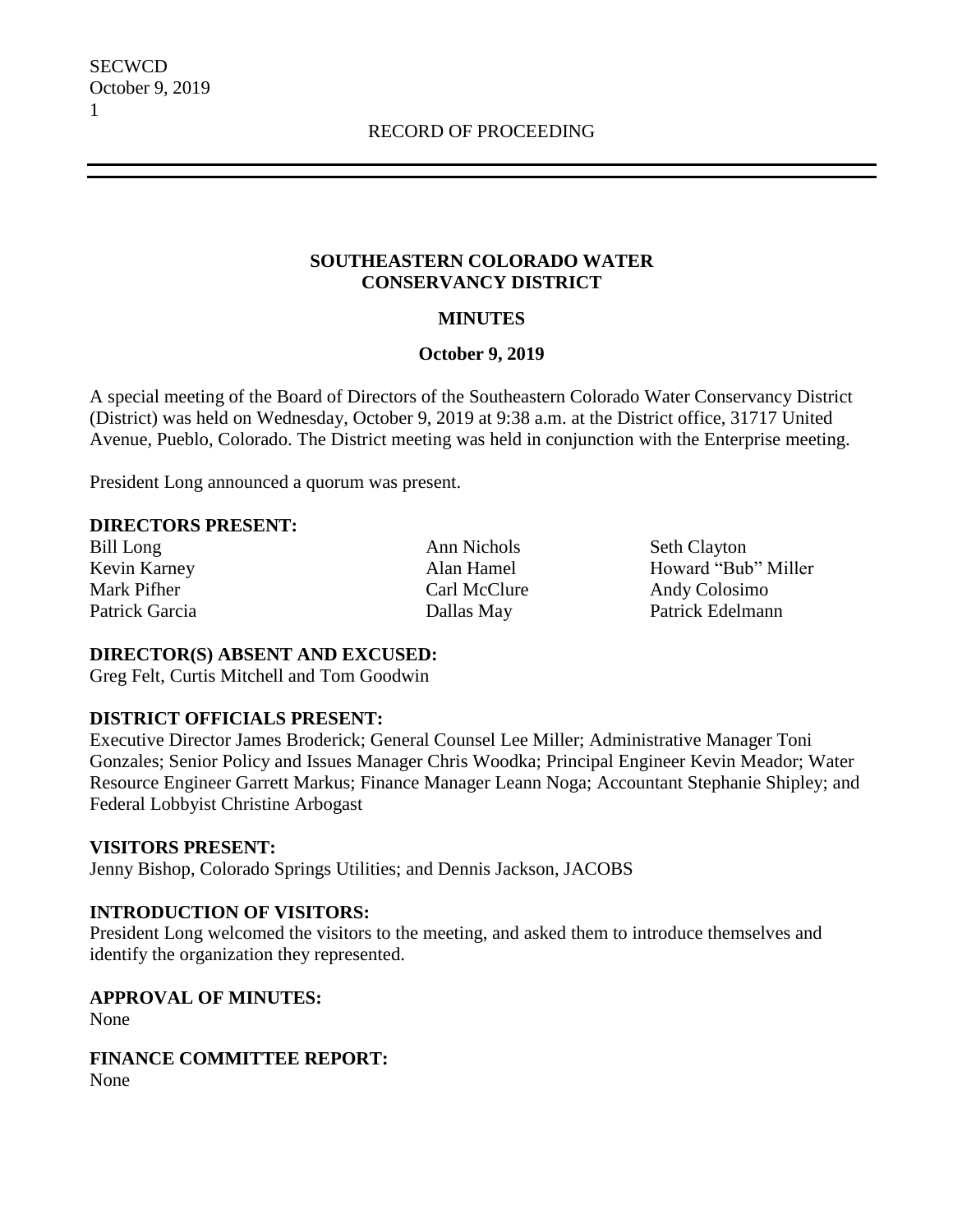**CONSENT ITEMS:** None

# **PRESENTATIONS:**

DISCUSSION ON POLICIES

Chris Woodka reported these policies will form the basis for future rates and financial decisions for the District, and have been requested for review by Board members prior to setting water sales and storage rates for 2020.

The Strategic Plan, Business Plan, and Budget since 2017 have recommended long-term financial policies for the District. The policies were also discussed by the Executive Committee in the "Framing the Future" discussion.

JACOBS was hired in 2019 to perform a Financial Strategy and Sustainability Study for the District. One task in the study was to provide recommendations for policies and guidelines to the District. Many of the recommendations were incorporated into the four workshops with the Executive Committee that were held in April, June, and July of 2019.

JACOBS has recommended four policies to the Board:

- Capital Planning Policy
- Debt Management Policy
- Rate Setting Policy
- Unrestricted Reserves Policy

The policies were presented to the Board in draft form at the September 19, 2019 meeting for Board consideration. Staff has made edits to the policies based on comments received from members of the Board. Approval of these policies are anticipated at the October 17, 2019 Board meeting.

The Board had a lengthy discussion regarding the Target Funding Levels. It was concluded per suggested policy that the paragraph that was in each states "The SECWCD and SECWAE Board will establish funding targets and priorities of Unrestricted Reserves, and will adjust periodically as necessary."

President Long asked that the Board members submit any concerns to staff on the proposed policies.

## DRAFT FINANCE STRATEGY AND SUSTAINABILITY STUDY

Dennis Jackson of JACOBS presented a PowerPoint titled, *Financial Strategy and Sustainability Study,*  reviewing the following:

- Project Status and Schedule
- Overview of Draft Study Report
	- o Introduction and Background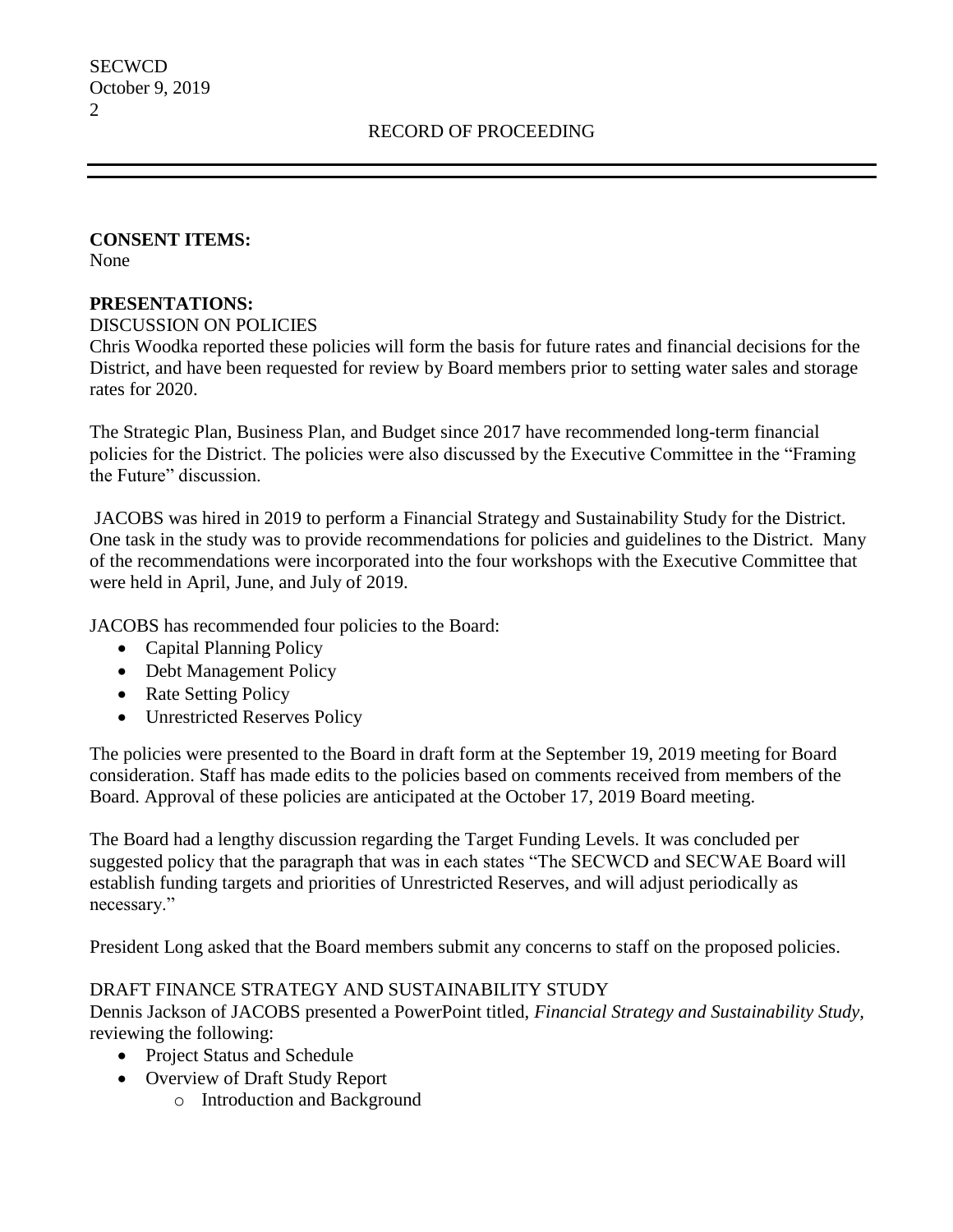SECWCD October 9, 2019 3

- o Financial Plan
- o Cost of Service
- o Water Rate Design and Analysis
- o Benchmarking Analysis
- o Recommendations
- Comments and Questions

The Board members were given an opportunity to ask questions during the presentation and Mr. Jackson or staff answered each.

Questions and answers, as well as specific direction to staff, included:

Q – Have we been running a deficit?

*A – The cost of service plan projects fund balances over a 10-year period, and the trend shows deeper deficits will occur over time.*

Q – Was the 2020 test year compared to the 2020 budget or the 2018-19 actuals? What accounts for the increase?

*A – The 2020 budget is close to the test year, as the Board will see when the proposed budget is released on October 15, 2019. The actuals for 2018 are available, but reflect only the amount able to be spent with actual revenues. Some Board members commented that this represents a capacity budget, and not every line item expenditure is made.*

Q – Why weren't surcharges, which represent 37 percent of revenues, studied in the cost of service? Surcharges that were approved decades ago still affect rates? Why aren't those costs included over all categories of water?

*A – The surcharges were assumed to have been created by Board action, and would remain so going forward.*

Q – Has this Board approved those surcharges?

*A – The Board annually approves the water rate, including all surcharges, when it passes the adopted budget.*

The Board at this point voted for staff to prepare a change order to the JACOBS contract to study surcharges, Return flow surcharges, and well augmentation (which is a surcharge) for the 2021 year, rather than in three years. The existing surcharges would remain in place for the 2020 year, in order to complete the 2020 budget. Board members agreed there was not time to complete the necessary work in two months.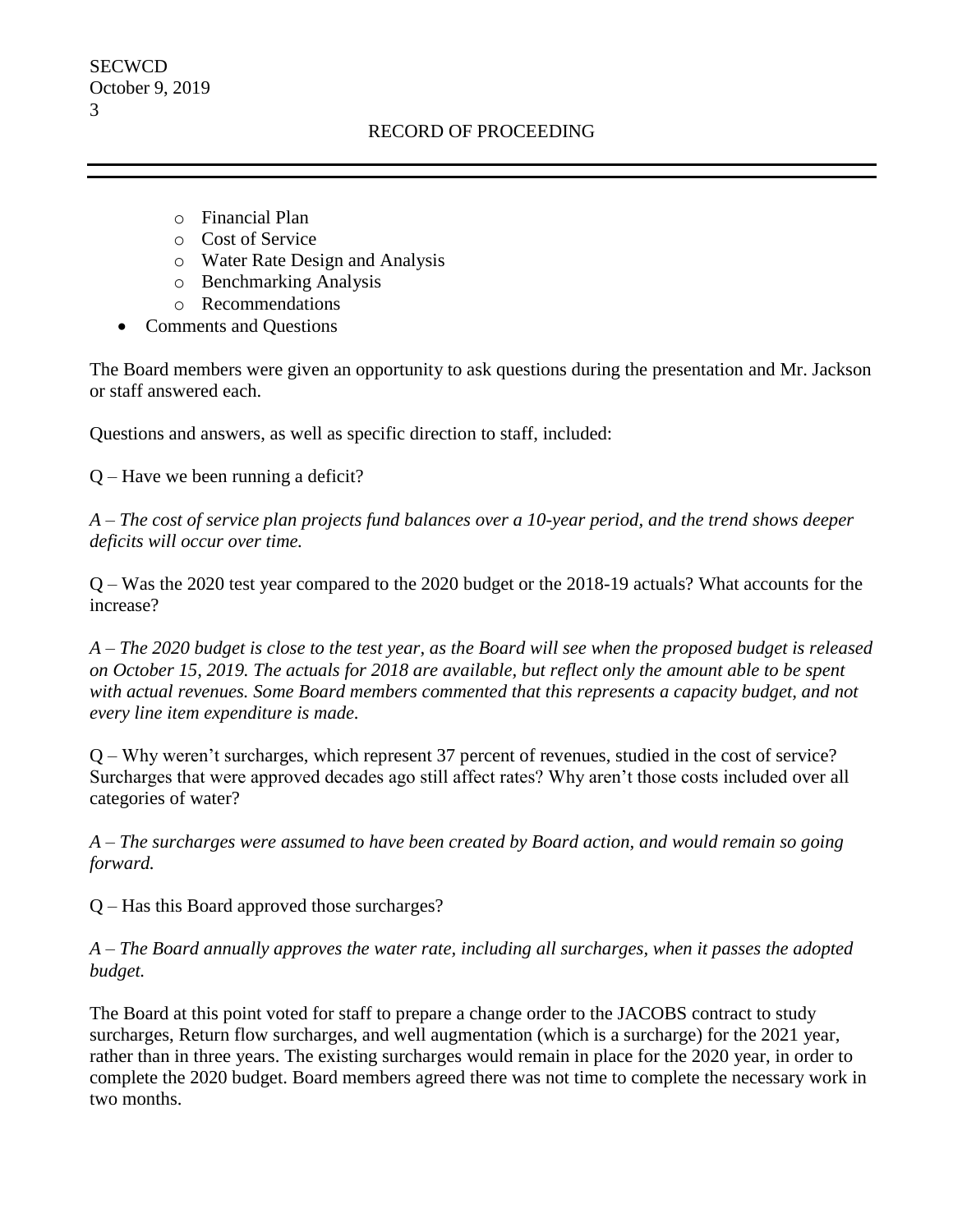That request will be brought back to the next Board meeting as an action item.

Q – Define other user service charges, which make up 34 percent of revenues.

*A – The Aurora payments, Regional Resource Planning Group, and Special Projects U.S.G.S. water quality payments are included. Many of these are pass-through payments.*

Q – Is an opportunity cost (for Municipal Carry-Over Project Water) appropriate to use in a cost of service study? This is an economic theory and not an appropriate way to set rates. Are there other government entities using this method?

# *A – This is a cutting-edge approach.*

It was decided that the cost of service for storage would be studied in 2020, but not as part of the current rate discussion. Some Board members suggested there needs to be a reasonable approach that would determine a reasonable rate for storage. It was pointed out that there is an art to cost of service studies to reach affordable, equitable solutions.

Board members debated whether multiple years should be considered in a one-year rate case. There was disagreement over how much should be kept in reserves. The authority to issue bonds to cover extraordinary costs and contingencies was discussed.

Mr. Jackson concluded by reviewing recommendations included in the Financial Strategy and Sustainability Study.

# FINANCIAL STUDY WORKSHOP QUESTIONS AND ANSWERS

During the Study Workshops with the Executive Committee, staff was asked to research a number of questions.

Staff compiled all questions asked during the Study into one document that contains both the questions and the answers. This information was provided to the Board at the September 19, 2019 Board meeting. The Board desired additional time to review the document and requested it be added to the October 9, 2019 Board meeting agenda. Since the September 19, 2019 meeting, page 16 has been added to the questions and answers document.

The District also received a letter dated September 18, 2019 from Colorado Springs Utilities with questions regarding the Financial Study, the District replied to the letter on September 30, 2019 both letters were provided to the Board.

The Board members did not feel that they needed to go through each of the questions and answers at this time, since they were each provided the documents to review. President Long invited Board members to submit questions if not on the current list to staff.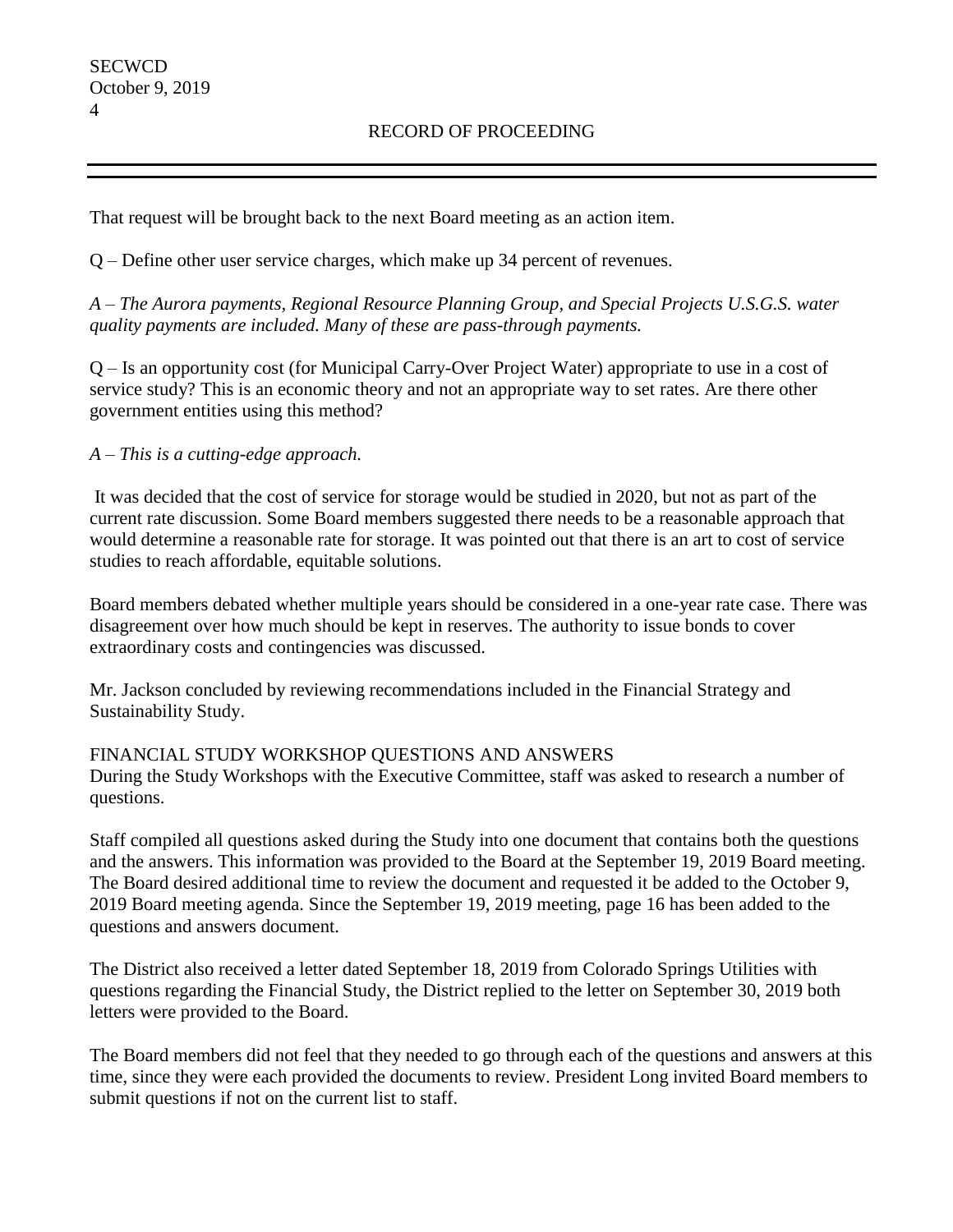# **ACTION ITEMS:**

None

# **EXECUTIVE SESSION:**

Lee Miller said a request has been made for the Southeastern Colorado Water Conservancy District to enter Executive Session for the purpose of:

Discussion with legal counsel on the on the following matter: RRA Acreage Limitations

Pursuant to:

 $\Box$  C.R.S. §24-6-402(4)(b): (Conferences with an attorney for the local public body for the purposes of receiving legal advice on specific legal questions)

 $\Box$  C.R.S. §24-6-402(4)(c): (Matters required to be kept confidential by federal or state law or rules and regulations, specifically the Privacy Act of 1974, 5 U.S.C. § 552a)

 $\Box$  C.R.S. §24-6-402(4)(e): (Determining positions relative to matters that may be subject to negotiations; developing strategy for negotiations; and instructing negotiators)

The presence of the following persons is requested at this Executive Session for RRA Acreage Limitations:

- 1. Non-Excused Board Members (state for the record any who are excused) Dallas May was excused.
- 2. Executive Director
- 3. Senior Policy and Issues Manager
- 4. Water Resources Engineer
- 5. The District's Federal Lobbyist

Minutes will be electronically recorded as required by the Colorado Open Meeting Act.

Mr. Colosimo moved, seconded by Mr. Garcia, to enter into Executive Session. Motion unanimously carried.

The District meeting was recessed at 12:12 p.m. and reconvened at 12:26 p.m. to enter into Executive Session, and reconvened at 1:14 p.m.